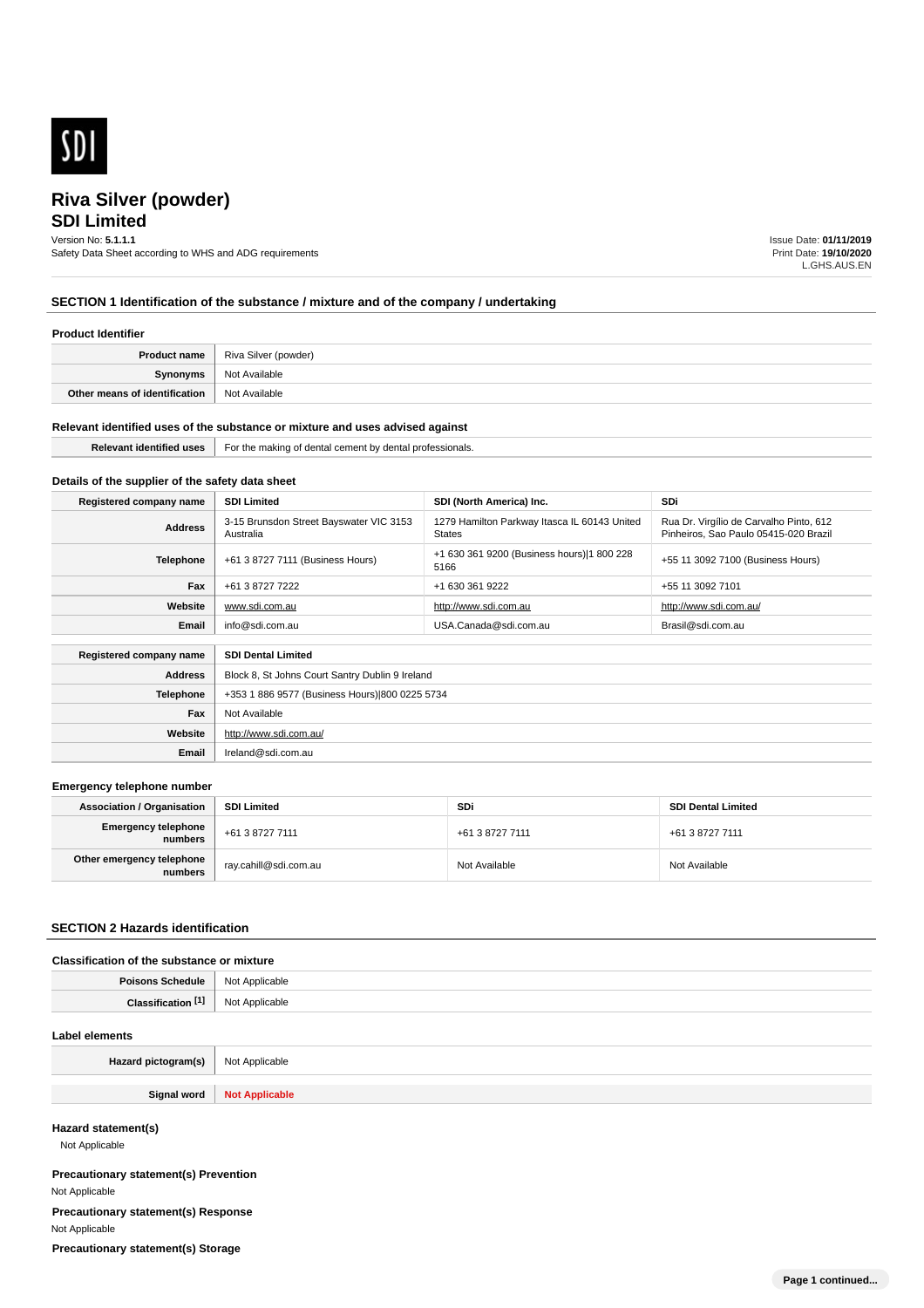# Not Applicable

## **Precautionary statement(s) Disposal**

Not Applicable

# **SECTION 3 Composition / information on ingredients**

## **Substances**

See section below for composition of Mixtures

## **Mixtures**

| <b>CAS No</b> | %[weight] | Name             |
|---------------|-----------|------------------|
| Not Available | 40-60     | glass powder     |
| Not Available | $<$ 10    | polyacrylic acid |
| Not Available | $30 - 50$ | alloy powder     |

## **SECTION 4 First aid measures**

| Description of first aid measures |                                                                                                                                                                                                                                                                                                                                                                                                                                                                                                                                                                                                            |  |
|-----------------------------------|------------------------------------------------------------------------------------------------------------------------------------------------------------------------------------------------------------------------------------------------------------------------------------------------------------------------------------------------------------------------------------------------------------------------------------------------------------------------------------------------------------------------------------------------------------------------------------------------------------|--|
| <b>Eye Contact</b>                | If this product comes in contact with the eyes:<br>Immediately hold eyelids apart and flush the eye continuously with running water.<br>Ensure complete irrigation of the eye by keeping eyelids apart and away from eye and moving the eyelids by occasionally lifting the upper<br>and lower lids.<br>► Continue flushing until advised to stop by the Poisons Information Centre or a doctor, or for at least 15 minutes.<br>Transport to hospital or doctor without delay.<br>Removal of contact lenses after an eye injury should only be undertaken by skilled personnel.<br>Seek medical attention. |  |
| <b>Skin Contact</b>               | If skin or hair contact occurs:<br>Flush skin and hair with running water (and soap if available).<br>Seek medical attention in event of irritation.                                                                                                                                                                                                                                                                                                                                                                                                                                                       |  |
| Inhalation                        | If fumes, aerosols or combustion products are inhaled remove from contaminated area.<br>Other measures are usually unnecessary.                                                                                                                                                                                                                                                                                                                                                                                                                                                                            |  |
| Ingestion                         | Immediately give a glass of water.<br>First aid is not generally required. If in doubt, contact a Poisons Information Centre or a doctor.<br>Seek medical attention.                                                                                                                                                                                                                                                                                                                                                                                                                                       |  |

## **Indication of any immediate medical attention and special treatment needed**

Treat symptomatically.

## **SECTION 5 Firefighting measures**

## **Extinguishing media**

Foam is generally ineffective.

## **Special hazards arising from the substrate or mixture**

**Fire Incompatibility** None known.

## **Advice for firefighters**

| <b>Fire Fighting</b>         | Alert Fire Brigade and tell them location and nature of hazard.<br>▶ Wear breathing apparatus plus protective gloves in the event of a fire.<br>Prevent, by any means available, spillage from entering drains or water courses.<br>Use fire fighting procedures suitable for surrounding area.<br>DO NOT approach containers suspected to be hot.<br>Cool fire exposed containers with water spray from a protected location.<br>If safe to do so, remove containers from path of fire.<br>Equipment should be thoroughly decontaminated after use. |
|------------------------------|------------------------------------------------------------------------------------------------------------------------------------------------------------------------------------------------------------------------------------------------------------------------------------------------------------------------------------------------------------------------------------------------------------------------------------------------------------------------------------------------------------------------------------------------------|
| <b>Fire/Explosion Hazard</b> | • Non combustible.<br>Not considered a significant fire risk, however containers may burn.<br>May emit poisonous fumes.<br>May emit corrosive fumes.<br>Decomposes on heating and produces:<br>carbon dioxide (CO2)<br>carbon monoxide (CO)                                                                                                                                                                                                                                                                                                          |
| <b>HAZCHEM</b>               | Not Applicable                                                                                                                                                                                                                                                                                                                                                                                                                                                                                                                                       |

# **SECTION 6 Accidental release measures**

**Personal precautions, protective equipment and emergency procedures** See section 8

# **Environmental precautions**

See section 12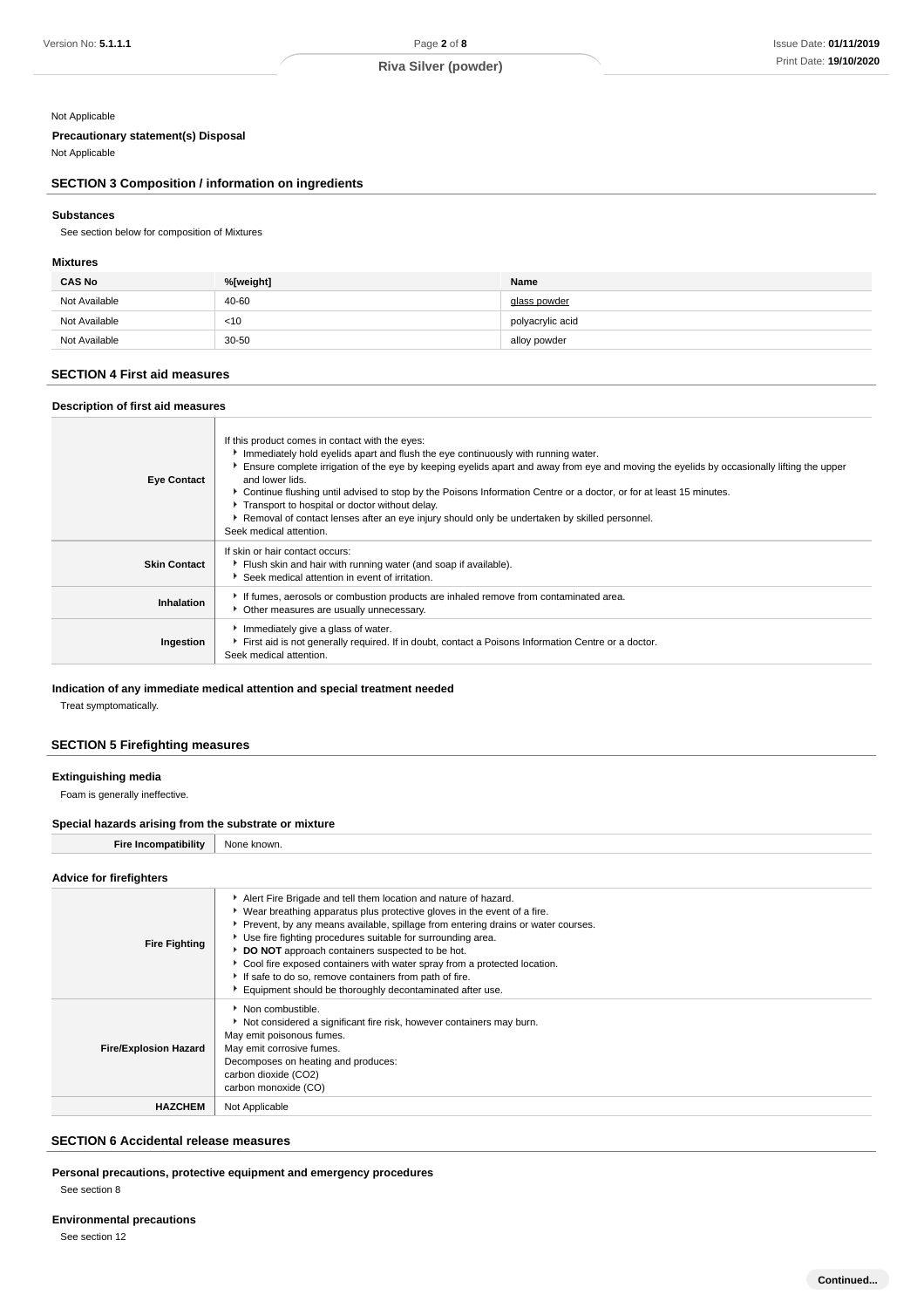# **Methods and material for containment and cleaning up**

| <b>Minor Spills</b> | ▶ Remove all ignition sources.<br>Clean up all spills immediately.<br>Avoid contact with skin and eyes.<br>• Control personal contact with the substance, by using protective equipment.<br>Use dry clean up procedures and avoid generating dust.<br>Place in a suitable, labelled container for waste disposal.                                                                                                                                                                                                                                                                                                                                                                                                                     |
|---------------------|---------------------------------------------------------------------------------------------------------------------------------------------------------------------------------------------------------------------------------------------------------------------------------------------------------------------------------------------------------------------------------------------------------------------------------------------------------------------------------------------------------------------------------------------------------------------------------------------------------------------------------------------------------------------------------------------------------------------------------------|
| <b>Major Spills</b> | Moderate hazard.<br>CAUTION: Advise personnel in area.<br>Alert Emergency Services and tell them location and nature of hazard.<br>• Control personal contact by wearing protective clothing.<br>• Prevent, by any means available, spillage from entering drains or water courses.<br>Recover product wherever possible.<br>IF DRY: Use dry clean up procedures and avoid generating dust. Collect residues and place in sealed plastic bags or other containers for<br>disposal. <b>IF WET:</b> Vacuum/shovel up and place in labelled containers for disposal.<br>ALWAYS: Wash area down with large amounts of water and prevent runoff into drains.<br>If contamination of drains or waterways occurs, advise Emergency Services. |

Personal Protective Equipment advice is contained in Section 8 of the SDS.

# **SECTION 7 Handling and storage**

## **Precautions for safe handling**

| Safe handling     | Avoid all personal contact, including inhalation.<br>▶ Wear protective clothing when risk of exposure occurs.<br>Use in a well-ventilated area.<br>Prevent concentration in hollows and sumps.<br>DO NOT enter confined spaces until atmosphere has been checked.<br>DO NOT allow material to contact humans, exposed food or food utensils.<br>Avoid contact with incompatible materials.<br>When handling, DO NOT eat, drink or smoke.<br>▶ Keep containers securely sealed when not in use.<br>Avoid physical damage to containers.<br>Always wash hands with soap and water after handling.<br>▶ Work clothes should be laundered separately. Launder contaminated clothing before re-use.<br>Use good occupational work practice.<br>▶ Observe manufacturer's storage and handling recommendations contained within this SDS.<br>Atmosphere should be regularly checked against established exposure standards to ensure safe working conditions are maintained. |
|-------------------|-----------------------------------------------------------------------------------------------------------------------------------------------------------------------------------------------------------------------------------------------------------------------------------------------------------------------------------------------------------------------------------------------------------------------------------------------------------------------------------------------------------------------------------------------------------------------------------------------------------------------------------------------------------------------------------------------------------------------------------------------------------------------------------------------------------------------------------------------------------------------------------------------------------------------------------------------------------------------|
| Other information | Store between 5 and 30 deg C.<br>Do not store in direct sunlight.<br>Store in a dry and well ventilated-area, away from heat and sunlight.                                                                                                                                                                                                                                                                                                                                                                                                                                                                                                                                                                                                                                                                                                                                                                                                                            |
|                   |                                                                                                                                                                                                                                                                                                                                                                                                                                                                                                                                                                                                                                                                                                                                                                                                                                                                                                                                                                       |

# **Conditions for safe storage, including any incompatibilities**

| Suitable container      | <b>DO NOT</b> repack. Use containers supplied by manufacturer only.<br>Check that containers are clearly labelled and free from leaks |
|-------------------------|---------------------------------------------------------------------------------------------------------------------------------------|
| Storage incompatibility | Avoid strong acids, acid chlorides, acid anhydrides and chloroformates.                                                               |

# **SECTION 8 Exposure controls / personal protection**

## **Control parameters**

**Occupational Exposure Limits (OEL)**

# **INGREDIENT DATA**

Not Available

# **Emergency Limits**

| Ingredient           | <b>Material name</b> | TEEL-1        | TEEL-2              | TEEL-3        |
|----------------------|----------------------|---------------|---------------------|---------------|
| Riva Silver (powder) | Not Available        | Not Available | Not Available       | Not Available |
| Ingredient           | <b>Original IDLH</b> |               | <b>Revised IDLH</b> |               |
| glass powder         | Not Available        |               | Not Available       |               |

## **MATERIAL DATA**

## **Exposure controls**

| Appropriate engineering<br>controls | Engineering controls are used to remove a hazard or place a barrier between the worker and the hazard. Well-designed engineering controls can<br>be highly effective in protecting workers and will typically be independent of worker interactions to provide this high level of protection.<br>The basic types of engineering controls are:<br>Process controls which involve changing the way a job activity or process is done to reduce the risk.<br>Enclosure and/or isolation of emission source which keeps a selected hazard "physically" away from the worker and ventilation that strategically<br>"adds" and "removes" air in the work environment. Ventilation can remove or dilute an air contaminant if designed properly. The design of a<br>ventilation system must match the particular process and chemical or contaminant in use.<br>Employers may need to use multiple types of controls to prevent employee overexposure. |
|-------------------------------------|-------------------------------------------------------------------------------------------------------------------------------------------------------------------------------------------------------------------------------------------------------------------------------------------------------------------------------------------------------------------------------------------------------------------------------------------------------------------------------------------------------------------------------------------------------------------------------------------------------------------------------------------------------------------------------------------------------------------------------------------------------------------------------------------------------------------------------------------------------------------------------------------------------------------------------------------------|
|                                     | Local exhaust ventilation is required where solids are handled as powders or crystals; even when particulates are relatively large, a certain<br>proportion will be powdered by mutual friction.<br>If in spite of local exhaust an adverse concentration of the substance in air could occur, respiratory protection should be considered.<br>Such protection might consist of:<br>(a): particle dust respirators, if necessary, combined with an absorption cartridge;                                                                                                                                                                                                                                                                                                                                                                                                                                                                        |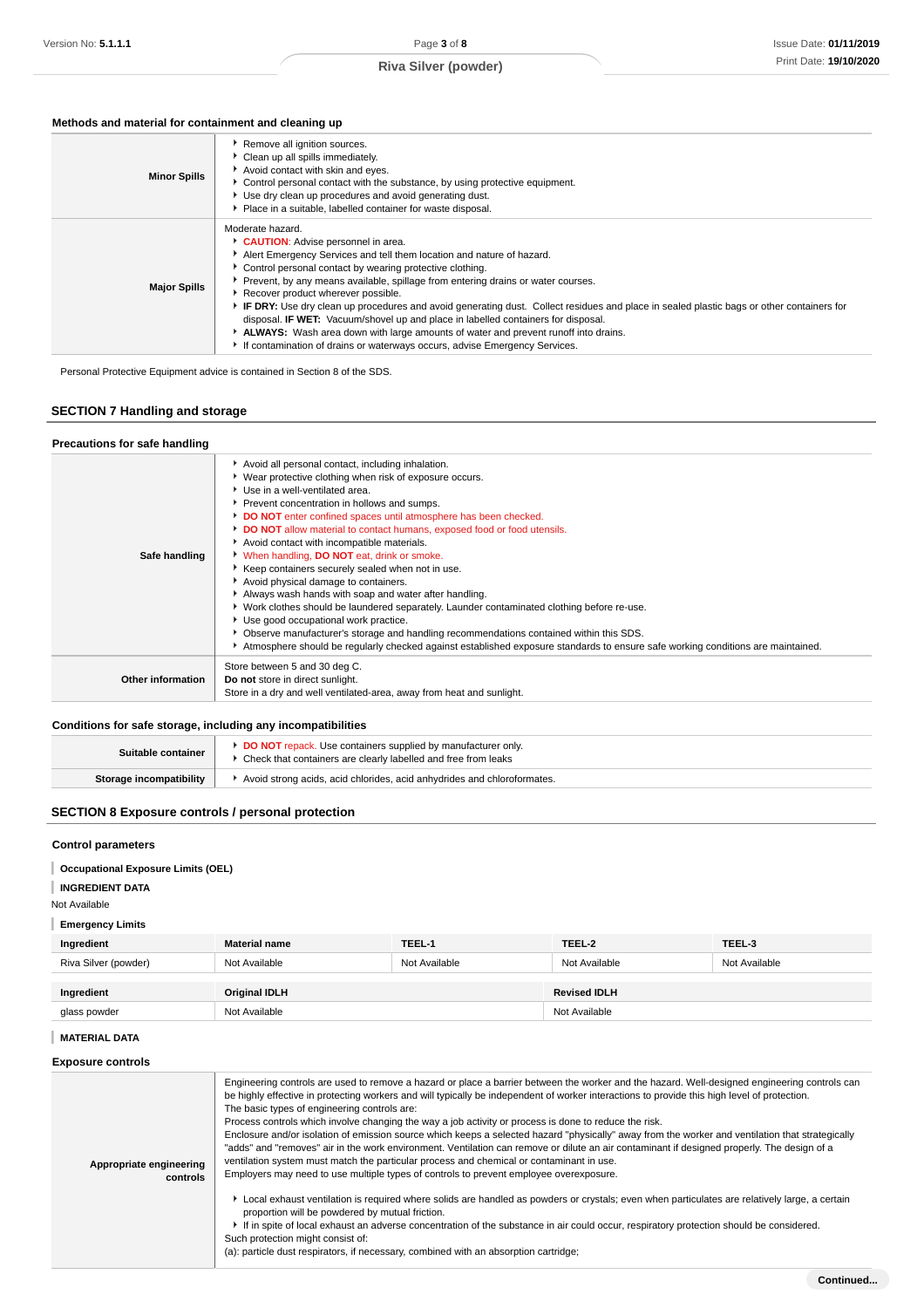|                            | (b): filter respirators with absorption cartridge or canister of the right type;<br>(c): fresh-air hoods or masks.<br>Air contaminants generated in the workplace possess varying "escape" velocities which, in turn, determine the "capture velocities" of fresh<br>circulating air required to effectively remove the contaminant.                                                                                                                                                                                                                                                                                                                                                                                                                                                                                                                                                                                                                          |                                  |                                    |
|----------------------------|---------------------------------------------------------------------------------------------------------------------------------------------------------------------------------------------------------------------------------------------------------------------------------------------------------------------------------------------------------------------------------------------------------------------------------------------------------------------------------------------------------------------------------------------------------------------------------------------------------------------------------------------------------------------------------------------------------------------------------------------------------------------------------------------------------------------------------------------------------------------------------------------------------------------------------------------------------------|----------------------------------|------------------------------------|
|                            | Type of Contaminant:                                                                                                                                                                                                                                                                                                                                                                                                                                                                                                                                                                                                                                                                                                                                                                                                                                                                                                                                          |                                  | Air Speed:                         |
|                            | direct spray, spray painting in shallow booths, drum filling, conveyer loading, crusher dusts, gas discharge (active<br>generation into zone of rapid air motion)                                                                                                                                                                                                                                                                                                                                                                                                                                                                                                                                                                                                                                                                                                                                                                                             | 1-2.5 m/s (200-500<br>$f/min.$ ) |                                    |
|                            | grinding, abrasive blasting, tumbling, high speed wheel generated dusts (released at high initial velocity into zone<br>of very high rapid air motion).                                                                                                                                                                                                                                                                                                                                                                                                                                                                                                                                                                                                                                                                                                                                                                                                       |                                  | 2.5-10 m/s (500-2000<br>$f/min.$ ) |
|                            | Within each range the appropriate value depends on:                                                                                                                                                                                                                                                                                                                                                                                                                                                                                                                                                                                                                                                                                                                                                                                                                                                                                                           |                                  |                                    |
|                            | Lower end of the range                                                                                                                                                                                                                                                                                                                                                                                                                                                                                                                                                                                                                                                                                                                                                                                                                                                                                                                                        | Upper end of the range           |                                    |
|                            | 1: Room air currents minimal or favourable to capture                                                                                                                                                                                                                                                                                                                                                                                                                                                                                                                                                                                                                                                                                                                                                                                                                                                                                                         | 1: Disturbing room air currents  |                                    |
|                            | 2: Contaminants of low toxicity or of nuisance value only.                                                                                                                                                                                                                                                                                                                                                                                                                                                                                                                                                                                                                                                                                                                                                                                                                                                                                                    | 2: Contaminants of high toxicity |                                    |
|                            | 3: Intermittent, low production.                                                                                                                                                                                                                                                                                                                                                                                                                                                                                                                                                                                                                                                                                                                                                                                                                                                                                                                              | 3: High production, heavy use    |                                    |
|                            | 4: Large hood or large air mass in motion                                                                                                                                                                                                                                                                                                                                                                                                                                                                                                                                                                                                                                                                                                                                                                                                                                                                                                                     | 4: Small hood-local control only |                                    |
|                            | Simple theory shows that air velocity falls rapidly with distance away from the opening of a simple extraction pipe. Velocity generally decreases<br>with the square of distance from the extraction point (in simple cases). Therefore the air speed at the extraction point should be adjusted,<br>accordingly, after reference to distance from the contaminating source. The air velocity at the extraction fan, for example, should be a minimum of<br>4-10 m/s (800-2000 f/min) for extraction of crusher dusts generated 2 metres distant from the extraction point. Other mechanical considerations,<br>producing performance deficits within the extraction apparatus, make it essential that theoretical air velocities are multiplied by factors of 10 or<br>more when extraction systems are installed or used.                                                                                                                                   |                                  |                                    |
| <b>Personal protection</b> |                                                                                                                                                                                                                                                                                                                                                                                                                                                                                                                                                                                                                                                                                                                                                                                                                                                                                                                                                               |                                  |                                    |
| Eye and face protection    | Safety glasses with side shields.<br>Chemical goggles.<br>Contact lenses may pose a special hazard; soft contact lenses may absorb and concentrate irritants. A written policy document, describing<br>the wearing of lenses or restrictions on use, should be created for each workplace or task. This should include a review of lens absorption<br>and adsorption for the class of chemicals in use and an account of injury experience. Medical and first-aid personnel should be trained in<br>their removal and suitable equipment should be readily available. In the event of chemical exposure, begin eye irrigation immediately and<br>remove contact lens as soon as practicable. Lens should be removed at the first signs of eye redness or irritation - lens should be removed in<br>a clean environment only after workers have washed hands thoroughly. [CDC NIOSH Current Intelligence Bulletin 59], [AS/NZS 1336 or<br>national equivalent] |                                  |                                    |
| <b>Skin protection</b>     | See Hand protection below                                                                                                                                                                                                                                                                                                                                                                                                                                                                                                                                                                                                                                                                                                                                                                                                                                                                                                                                     |                                  |                                    |
| Hands/feet protection      | ▶ Wear chemical protective gloves, e.g. PVC.<br>* Wear safety footwear or safety gumboots, e.g. Rubber<br>Rubber Gloves                                                                                                                                                                                                                                                                                                                                                                                                                                                                                                                                                                                                                                                                                                                                                                                                                                       |                                  |                                    |
| <b>Body protection</b>     | See Other protection below                                                                                                                                                                                                                                                                                                                                                                                                                                                                                                                                                                                                                                                                                                                                                                                                                                                                                                                                    |                                  |                                    |
| Other protection           | • Overalls.<br>▶ P.V.C apron.<br>Barrier cream.<br>Skin cleansing cream.<br>▶ Eye wash unit.                                                                                                                                                                                                                                                                                                                                                                                                                                                                                                                                                                                                                                                                                                                                                                                                                                                                  |                                  |                                    |

## **Respiratory protection**

Particulate. (AS/NZS 1716 & 1715, EN 143:2000 & 149:001, ANSI Z88 or national equivalent)

| <b>Required Minimum Protection Factor</b> | <b>Half-Face Respirator</b> | <b>Full-Face Respirator</b> | <b>Powered Air Respirator</b> |
|-------------------------------------------|-----------------------------|-----------------------------|-------------------------------|
| up to $10 \times ES$                      | P <sub>1</sub><br>Air-line* |                             | PAPR-P1                       |
| up to $50 \times ES$                      | Air-line**                  | P <sub>2</sub>              | PAPR-P2                       |
| up to $100 \times ES$                     |                             | P <sub>3</sub>              |                               |
|                                           |                             | Air-line*                   |                               |
| $100 + x ES$                              | -                           | Air-line**                  | PAPR-P3                       |

\* - Negative pressure demand \*\* - Continuous flow

A(All classes) = Organic vapours, B AUS or B1 = Acid gasses, B2 = Acid gas or hydrogen cyanide(HCN), B3 = Acid gas or hydrogen cyanide(HCN), E = Sulfur dioxide(SO2), G = Agricultural chemicals, K = Ammonia(NH3), Hg = Mercury, NO = Oxides of nitrogen, MB = Methyl bromide, AX = Low boiling point organic compounds(below 65 degC)

Respirators may be necessary when engineering and administrative controls do not adequately prevent exposures.

The decision to use respiratory protection should be based on professional judgment that takes into account toxicity information, exposure measurement data, and frequency and likelihood of the worker's exposure - ensure users are not subject to high thermal loads which may result in heat stress or distress due to personal protective equipment (powered, positive flow, full face apparatus may be an option).

Published occupational exposure limits, where they exist, will assist in determining the adequacy of the selected respiratory protection. These may be government mandated or vendor recommended.

Certified respirators will be useful for protecting workers from inhalation of particulates when properly selected and fit tested as part of a complete respiratory protection program.

Use approved positive flow mask if significant quantities of dust becomes airborne.

▶ Try to avoid creating dust conditions.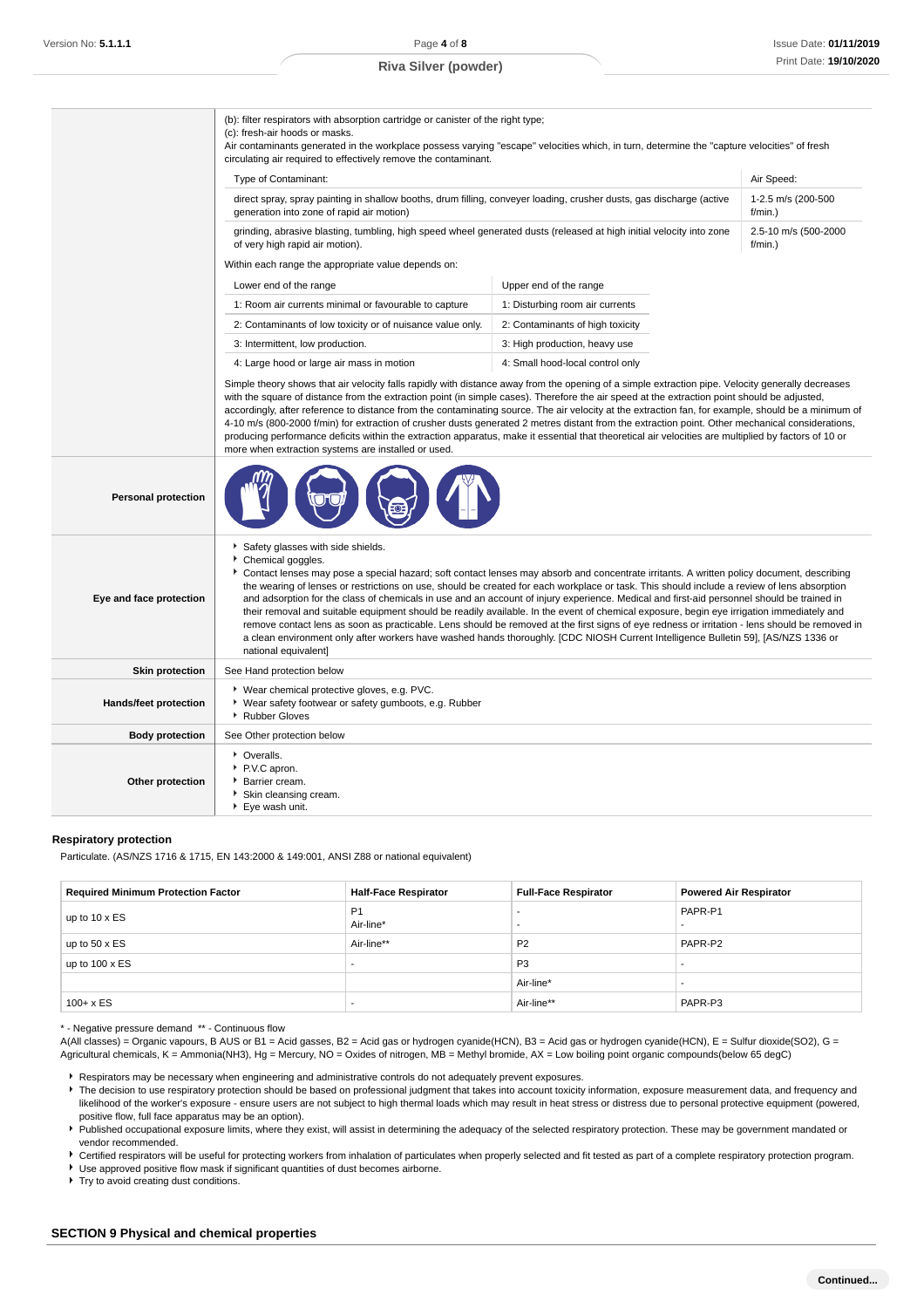# **Information on basic physical and chemical properties**

| Appearance                                      | Fine light grey powder with no odour, insoluble in water. |                                            |                |
|-------------------------------------------------|-----------------------------------------------------------|--------------------------------------------|----------------|
|                                                 |                                                           |                                            |                |
| <b>Physical state</b>                           | <b>Divided Solid</b>                                      | Relative density (Water = $1$ )            | Not Available  |
| Odour                                           | Not Available                                             | Partition coefficient n-octanol<br>/ water | Not Available  |
| <b>Odour threshold</b>                          | Not Available                                             | Auto-ignition temperature (°C)             | Not Available  |
| pH (as supplied)                                | Not Available                                             | <b>Decomposition temperature</b>           | Not Available  |
| Melting point / freezing point<br>(°C)          | Not Available                                             | Viscosity (cSt)                            | Not Available  |
| Initial boiling point and boiling<br>range (°C) | Not Available                                             | Molecular weight (g/mol)                   | Not Applicable |
| Flash point (°C)                                | Not Available                                             | <b>Taste</b>                               | Not Available  |
| <b>Evaporation rate</b>                         | Not Available                                             | <b>Explosive properties</b>                | Not Available  |
| <b>Flammability</b>                             | Not Available                                             | <b>Oxidising properties</b>                | Not Available  |
| Upper Explosive Limit (%)                       | Not Available                                             | Surface Tension (dyn/cm or<br>$mN/m$ )     | Not Applicable |
| Lower Explosive Limit (%)                       | Not Available                                             | <b>Volatile Component (%vol)</b>           | Not Available  |
| Vapour pressure (kPa)                           | Not Available                                             | Gas group                                  | Not Available  |
| Solubility in water                             | Immiscible                                                | pH as a solution (1%)                      | Not Available  |
| Vapour density (Air = 1)                        | Not Available                                             | VOC g/L                                    | Not Available  |

# **SECTION 10 Stability and reactivity**

| Reactivity                                 | See section 7                                                                                                                        |
|--------------------------------------------|--------------------------------------------------------------------------------------------------------------------------------------|
| <b>Chemical stability</b>                  | • Unstable in the presence of incompatible materials.<br>▶ Product is considered stable.<br>Hazardous polymerisation will not occur. |
| Possibility of hazardous<br>reactions      | See section 7                                                                                                                        |
| <b>Conditions to avoid</b>                 | See section 7                                                                                                                        |
| Incompatible materials                     | See section 7                                                                                                                        |
| <b>Hazardous decomposition</b><br>products | See section 5                                                                                                                        |

# **SECTION 11 Toxicological information**

# **Information on toxicological effects**

| Inhaled              | system.<br>if excessive concentrations of particulate are inhaled.<br>conducted on individuals who may be exposed to further risk if handling and use of the material result<br>in excessive exposures.                                                                                                                                                                                                                                                                                                                                                                                                                                                                                                                                                                                                                                                                                                                                                                                                                                                                                                                                                                                                                                                  | Limited evidence or practical experience suggests that the material may produce irritation of the respiratory system, in a significant number of<br>individuals, following inhalation. In contrast to most organs, the lung is able to respond to a chemical insult by first removing or neutralising the<br>irritant and then repairing the damage. The repair process, which initially evolved to protect mammalian lungs from foreign matter and antigens,<br>may however, produce further lung damage resulting in the impairment of gas exchange, the primary function of the lungs. Respiratory tract<br>irritation often results in an inflammatory response involving the recruitment and activation of many cell types, mainly derived from the vascular<br>Persons with impaired respiratory function, airway diseases and conditions such as emphysema or chronic bronchitis, may incur further disability<br>If prior damage to the circulatory or nervous systems has occurred or if kidney damage has been sustained, proper screenings should be |  |
|----------------------|----------------------------------------------------------------------------------------------------------------------------------------------------------------------------------------------------------------------------------------------------------------------------------------------------------------------------------------------------------------------------------------------------------------------------------------------------------------------------------------------------------------------------------------------------------------------------------------------------------------------------------------------------------------------------------------------------------------------------------------------------------------------------------------------------------------------------------------------------------------------------------------------------------------------------------------------------------------------------------------------------------------------------------------------------------------------------------------------------------------------------------------------------------------------------------------------------------------------------------------------------------|-----------------------------------------------------------------------------------------------------------------------------------------------------------------------------------------------------------------------------------------------------------------------------------------------------------------------------------------------------------------------------------------------------------------------------------------------------------------------------------------------------------------------------------------------------------------------------------------------------------------------------------------------------------------------------------------------------------------------------------------------------------------------------------------------------------------------------------------------------------------------------------------------------------------------------------------------------------------------------------------------------------------------------------------------------------------|--|
| Ingestion            | Accidental ingestion of the material may be damaging to the health of the individual.                                                                                                                                                                                                                                                                                                                                                                                                                                                                                                                                                                                                                                                                                                                                                                                                                                                                                                                                                                                                                                                                                                                                                                    |                                                                                                                                                                                                                                                                                                                                                                                                                                                                                                                                                                                                                                                                                                                                                                                                                                                                                                                                                                                                                                                                 |  |
| <b>Skin Contact</b>  | Limited evidence exists, or practical experience predicts, that the material either produces inflammation of the skin in a substantial number of<br>individuals following direct contact, and/or produces significant inflammation when applied to the healthy intact skin of animals, for up to four<br>hours, such inflammation being present twenty-four hours or more after the end of the exposure period. Skin irritation may also be present after<br>prolonged or repeated exposure; this may result in a form of contact dermatitis (nonallergic). The dermatitis is often characterised by skin<br>redness (erythema) and swelling (oedema) which may progress to blistering (vesiculation), scaling and thickening of the epidermis. At the<br>microscopic level there may be intercellular oedema of the spongy layer of the skin (spongiosis) and intracellular oedema of the epidermis.<br>Open cuts, abraded or irritated skin should not be exposed to this material<br>Entry into the blood-stream through, for example, cuts, abrasions, puncture wounds or lesions, may produce systemic injury with harmful effects.<br>Examine the skin prior to the use of the material and ensure that any external damage is suitably protected. |                                                                                                                                                                                                                                                                                                                                                                                                                                                                                                                                                                                                                                                                                                                                                                                                                                                                                                                                                                                                                                                                 |  |
| Eye                  | Limited evidence exists, or practical experience suggests, that the material may cause eye irritation in a substantial number of individuals and/or<br>is expected to produce significant ocular lesions which are present twenty-four hours or more after instillation into the eye(s) of experimental<br>animals. Repeated or prolonged eye contact may cause inflammation characterised by temporary redness (similar to windburn) of the conjunctiva<br>(conjunctivitis); temporary impairment of vision and/or other transient eye damage/ulceration may occur.                                                                                                                                                                                                                                                                                                                                                                                                                                                                                                                                                                                                                                                                                     |                                                                                                                                                                                                                                                                                                                                                                                                                                                                                                                                                                                                                                                                                                                                                                                                                                                                                                                                                                                                                                                                 |  |
| <b>Chronic</b>       | Long-term exposure to the product is not thought to produce chronic effects adverse to health (as classified by EC Directives using animal<br>models); nevertheless exposure by all routes should be minimised as a matter of course.<br>Long term exposure to high dust concentrations may cause changes in lung function (i.e. pneumoconiosis) caused by particles less than 0.5<br>micron penetrating and remaining in the lung. A prime symptom is breathlessness. Lung shadows show on X-ray.                                                                                                                                                                                                                                                                                                                                                                                                                                                                                                                                                                                                                                                                                                                                                       |                                                                                                                                                                                                                                                                                                                                                                                                                                                                                                                                                                                                                                                                                                                                                                                                                                                                                                                                                                                                                                                                 |  |
| Riva Silver (powder) | <b>TOXICITY</b>                                                                                                                                                                                                                                                                                                                                                                                                                                                                                                                                                                                                                                                                                                                                                                                                                                                                                                                                                                                                                                                                                                                                                                                                                                          | <b>IRRITATION</b>                                                                                                                                                                                                                                                                                                                                                                                                                                                                                                                                                                                                                                                                                                                                                                                                                                                                                                                                                                                                                                               |  |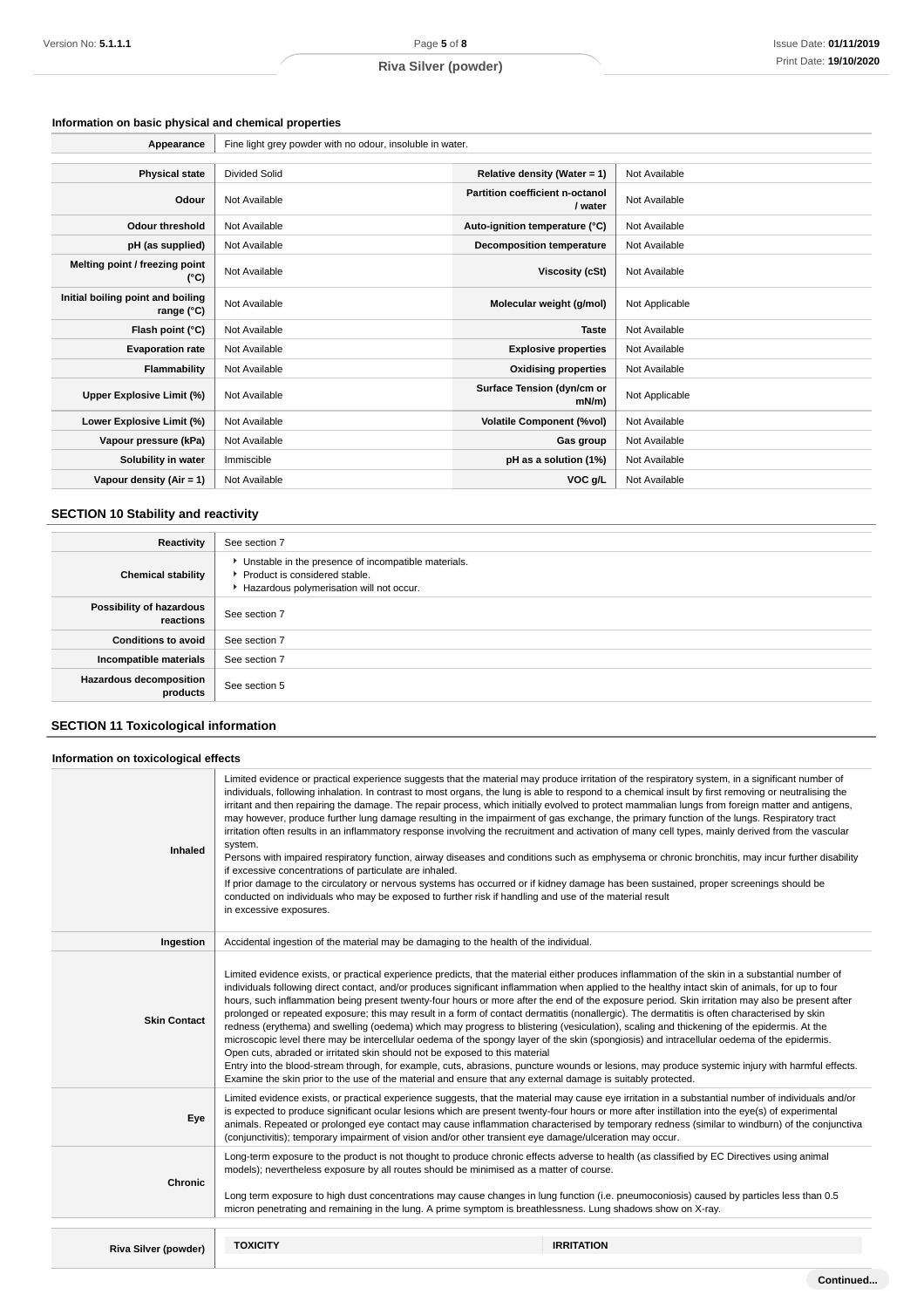| <b>TOXICITY</b><br><b>IRRITATION</b><br>glass powder<br>Not Available<br>Not Available<br>1. Value obtained from Europe ECHA Registered Substances - Acute toxicity 2.* Value obtained from manufacturer's SDS. Unless otherwise<br>Legend:<br>specified data extracted from RTECS - Register of Toxic Effect of chemical Substances | Not Available | Not Available |
|--------------------------------------------------------------------------------------------------------------------------------------------------------------------------------------------------------------------------------------------------------------------------------------------------------------------------------------|---------------|---------------|
|                                                                                                                                                                                                                                                                                                                                      |               |               |
|                                                                                                                                                                                                                                                                                                                                      |               |               |

| glass powder                                | No significant acute toxicological data identified in literature search. |                                 |                                                                                                                                                                     |
|---------------------------------------------|--------------------------------------------------------------------------|---------------------------------|---------------------------------------------------------------------------------------------------------------------------------------------------------------------|
| <b>Acute Toxicity</b>                       | ×                                                                        | Carcinogenicity                 | ×                                                                                                                                                                   |
| <b>Skin Irritation/Corrosion</b>            | ×                                                                        | Reproductivity                  | ×                                                                                                                                                                   |
| <b>Serious Eye Damage/Irritation</b>        | $\boldsymbol{\mathsf{x}}$                                                | <b>STOT - Single Exposure</b>   | $\boldsymbol{\mathsf{x}}$                                                                                                                                           |
| <b>Respiratory or Skin</b><br>sensitisation | ×                                                                        | <b>STOT - Repeated Exposure</b> | ×                                                                                                                                                                   |
| <b>Mutagenicity</b>                         | ×                                                                        | <b>Aspiration Hazard</b>        | $\boldsymbol{\mathsf{x}}$                                                                                                                                           |
|                                             |                                                                          | Legend:                         | $\blacktriangleright$ - Data either not available or does not fill the criteria for classification<br>$\blacktriangleright$ - Data available to make classification |

# **SECTION 12 Ecological information**

## **Toxicity**

|                      | Endpoint                                                                                                                                                                                                                                                                                                                                                                                        | <b>Test Duration (hr)</b> | <b>Species</b> | Value            | Source           |
|----------------------|-------------------------------------------------------------------------------------------------------------------------------------------------------------------------------------------------------------------------------------------------------------------------------------------------------------------------------------------------------------------------------------------------|---------------------------|----------------|------------------|------------------|
| Riva Silver (powder) | Not<br>Available                                                                                                                                                                                                                                                                                                                                                                                | Not Available             | Not Available  | Not<br>Available | Not<br>Available |
|                      | Endpoint                                                                                                                                                                                                                                                                                                                                                                                        | <b>Test Duration (hr)</b> | <b>Species</b> | Value            | Source           |
| glass powder         | Not<br>Available                                                                                                                                                                                                                                                                                                                                                                                | Not Available             | Not Available  | Not<br>Available | Not<br>Available |
| Legend:              | Extracted from 1. IUCLID Toxicity Data 2. Europe ECHA Registered Substances - Ecotoxicological Information - Aquatic Toxicity 3. EPIWIN Suite<br>V3.12 (QSAR) - Aquatic Toxicity Data (Estimated) 4. US EPA, Ecotox database - Aquatic Toxicity Data 5. ECETOC Aquatic Hazard Assessment<br>Data 6. NITE (Japan) - Bioconcentration Data 7. METI (Japan) - Bioconcentration Data 8. Vendor Data |                           |                |                  |                  |

## **DO NOT** discharge into sewer or waterways.

# **Persistence and degradability**

| Ingredient                       | Persistence: Water/Soil               | Persistence: Air                      |
|----------------------------------|---------------------------------------|---------------------------------------|
|                                  | No Data available for all ingredients | No Data available for all ingredients |
| <b>Bioaccumulative potential</b> |                                       |                                       |

| Ingredient              | <b>Bioaccumulation</b>                |
|-------------------------|---------------------------------------|
|                         | No Data available for all ingredients |
| <b>Mobility in soil</b> |                                       |
| Ingredient              | <b>Mobility</b>                       |
|                         | No Data available for all ingredients |

## **SECTION 13 Disposal considerations**

| Waste treatment methods      |                                                                                                                                                                                                                                                                                                                                                                                                                                                   |  |  |  |
|------------------------------|---------------------------------------------------------------------------------------------------------------------------------------------------------------------------------------------------------------------------------------------------------------------------------------------------------------------------------------------------------------------------------------------------------------------------------------------------|--|--|--|
| Product / Packaging disposal | DO NOT allow wash water from cleaning or process equipment to enter drains.<br>It may be necessary to collect all wash water for treatment before disposal.<br>In all cases disposal to sewer may be subject to local laws and regulations and these should be considered first.<br>• Where in doubt contact the responsible authority.<br>Consult State Land Waste Management Authority for disposal.<br>Bury residue in an authorised landfill. |  |  |  |

# **SECTION 14 Transport information**

| <b>Labels Required</b>  |                |  |  |
|-------------------------|----------------|--|--|
| <b>Marine Pollutant</b> | <b>NO</b>      |  |  |
| <b>HAZCHEM</b>          | Not Applicable |  |  |

# **Land transport (ADG): NOT REGULATED FOR TRANSPORT OF DANGEROUS GOODS**

**Air transport (ICAO-IATA / DGR): NOT REGULATED FOR TRANSPORT OF DANGEROUS GOODS**

**Sea transport (IMDG-Code / GGVSee): NOT REGULATED FOR TRANSPORT OF DANGEROUS GOODS**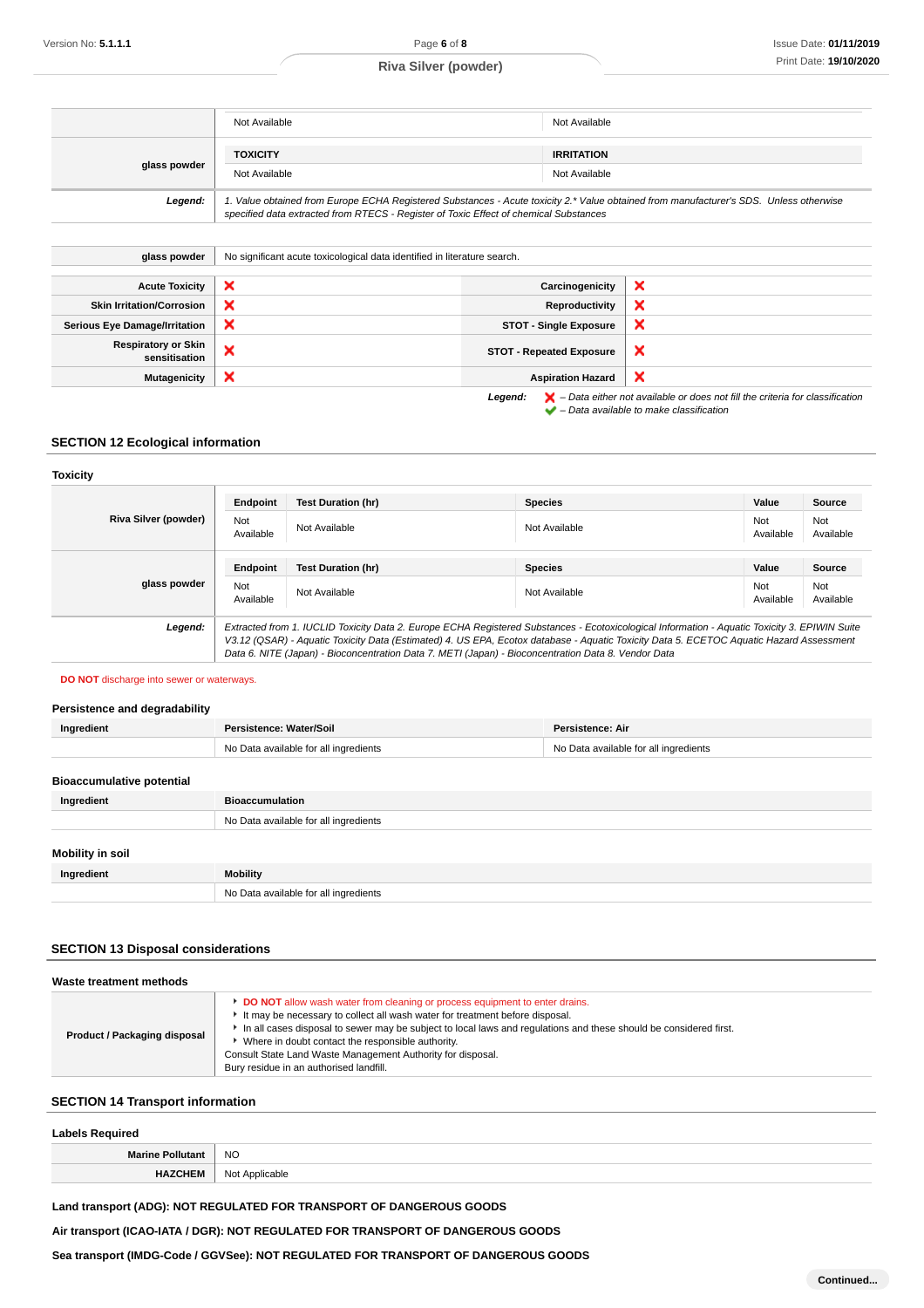**Transport in bulk according to Annex II of MARPOL and the IBC code** Not Applicable

## **SECTION 15 Regulatory information**

## **Safety, health and environmental regulations / legislation specific for the substance or mixture**

**glass powder is found on the following regulatory lists** Not Applicable

## **National Inventory Status**

| <b>National Inventory</b>      | <b>Status</b>                                                                                                                                                                                            |  |
|--------------------------------|----------------------------------------------------------------------------------------------------------------------------------------------------------------------------------------------------------|--|
| Australia - AIIC               | Yes                                                                                                                                                                                                      |  |
| Australia - Non-Industrial Use | Yes                                                                                                                                                                                                      |  |
| Canada - DSL                   | Yes                                                                                                                                                                                                      |  |
| Canada - NDSL                  | Yes                                                                                                                                                                                                      |  |
| China - IECSC                  | Yes                                                                                                                                                                                                      |  |
| Europe - EINEC / ELINCS / NLP  | Yes                                                                                                                                                                                                      |  |
| Japan - ENCS                   | Yes                                                                                                                                                                                                      |  |
| Korea - KECI                   | Yes                                                                                                                                                                                                      |  |
| New Zealand - NZIoC            | Yes                                                                                                                                                                                                      |  |
| Philippines - PICCS            | Yes                                                                                                                                                                                                      |  |
| USA - TSCA                     | Yes                                                                                                                                                                                                      |  |
| Taiwan - TCSI                  | Yes                                                                                                                                                                                                      |  |
| Mexico - INSQ                  | Yes                                                                                                                                                                                                      |  |
| Vietnam - NCI                  | Yes                                                                                                                                                                                                      |  |
| Russia - ARIPS                 | Yes                                                                                                                                                                                                      |  |
| Legend:                        | Yes = All CAS declared ingredients are on the inventory<br>No = One or more of the CAS listed ingredients are not on the inventory and are not exempt from listing(see specific ingredients in brackets) |  |

## **SECTION 16 Other information**

## **SDS Version Summary**

| Version | <b>Issue Date</b> | <b>Sections Updated</b>                                                        |
|---------|-------------------|--------------------------------------------------------------------------------|
| 4.1.1.1 | 18/03/2016        | Storage (suitable container)                                                   |
| 5.1.1.1 | 01/11/2019        | One-off system update. NOTE: This may or may not change the GHS classification |

## **Other information**

Classification of the preparation and its individual components has drawn on official and authoritative sources as well as independent review by SDI Limited using available literature references.

The SDS is a Hazard Communication tool and should be used to assist in the Risk Assessment. Many factors determine whether the reported Hazards are Risks in the workplace or other settings. Risks may be determined by reference to Exposures Scenarios. Scale of use, frequency of use and current or available engineering controls must be considered.

## **Definitions and abbreviations**

PC-TWA: Permissible Concentration-Time Weighted Average PC-STEL: Permissible Concentration-Short Term Exposure Limit IARC: International Agency for Research on Cancer ACGIH: American Conference of Governmental Industrial Hygienists STEL: Short Term Exposure Limit TEEL: Temporary Emergency Exposure Limit。 IDLH: Immediately Dangerous to Life or Health Concentrations OSF: Odour Safety Factor NOAEL :No Observed Adverse Effect Level LOAEL: Lowest Observed Adverse Effect Level TLV: Threshold Limit Value LOD: Limit Of Detection OTV: Odour Threshold Value BCF: BioConcentration Factors BEI: Biological Exposure Index

The information contained in the Safety Data Sheet is based on data considered to be accurate, however, no warranty is expressed or implied regarding the accuracy of the data or the results to be obtained from the use thereof.